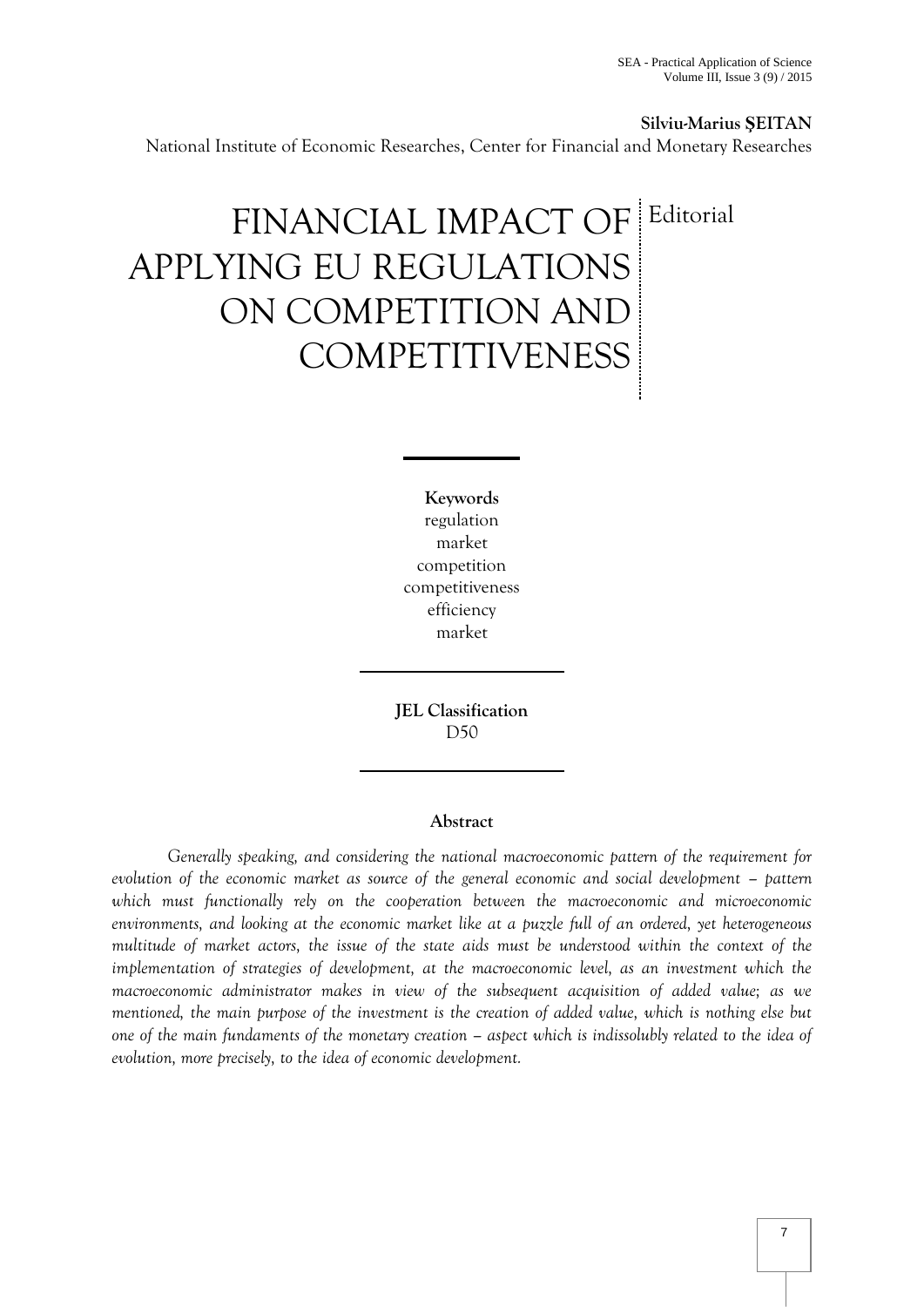### **Bibliographic notes**

As main norms of the policy on competition within the European Union, the law forbids the enterprises to:

Agree on prices or to share the markets among them (Article 101 from the Treaty on the Functioning of the European Union (Treaty on the Functioning of the European Union - TFEU)];

- Abuse of a dominant position on a specific market in order to remove the smaller competitors (Article 102 from TFEU);

Merge, as long as this operation would allow them to take control of the market. The large enterprises which activate within the EU business environment cannot merge without the approval of the European Commission, even if their headquarters is outside the EU (Regulation of economic concentration).

EU norms also regulate the aids of the member states for the enterprises (state aids), which are verified by the Commission (Article 107 from TFEU). For instance, if particular conditions are not observed, the following aids are forbidden:

- Loans and subsidies;
- Fiscal facilities:

Goods and services provided at preferential prices;

Public guarantees which increase the credit rating of an enterprise, compared to its competitors.

Also, it is not allowed to grant state aids, irrespective of their form, to the enterprises in difficulty for which there is no hope of becoming again economically viable.

Regarding the granting of state aids, according to the European opinion, within the context of the free competition on the internal market and, particularly, of opening the public services towards competition, the member states intervene sometimes by using public resources to promote particular economic activities, or to protect particular national industries; by favouring specific enterprises in relation with their competitors, the state aids can disturb competition.

The state aids are banned on grounds of the Treaty on the Functioning of the European Union. However, some exemptions authorize state aids justified on the grounds of objective of common interest, such as services of general economic interest, if they don't distort competition in a degree that runs against the public interest. Therefore, monitoring the state aids by the European Commission aims to evaluate the balance between the positive and the negative effects of such aids (Berinde, 2007).

The European regulations on state aids apply only to the measures that meet all the criteria mentioned in Article 107, paragraph (1) from the Treaty on the

Functioning of the European Union (TFEU), namely:

#### **(a) Transfer state resources**

The norms regarding the state aid include exclusively measures that involve the transfer of state resources (including from national, regional and local authorities, public banks and foundations, etc.). Furthermore, it is not necessary that the aid is provided by the stat as such. The aid can be granted by an intermediary public or private body appointed by the state. This aspect concerns, for instance, the case in which a private bank administrates an aid program for the SMEs financed by the state.

The financial transfers that are state aid can take various forms: subsidies, low interest rates, collaterals for loans, provisions due to the method of accelerated amortisement, capital injections, fiscal exemptions, etc.

## **(b) Economic advantage**

The aid must materialize in an economic advantage which the company would have not otherwise had. Below there are some less obvious examples which meet this condition:

A company purchases/rents public land at a price lower than the market price;

A commercial company sells to the state land at a price higher than the market price;

A commercial company has privileged, free access to infrastructure;

- A company gets risk capital from the state in better conditions than from a private investor.

#### **(c) Selectiveness**

The state aid must be selective, thus influencing the equilibrium between some companies and their competitors. "Selectiveness" is the one which differentiates the state aid from the so-called "general measures", measures that apply to all economic sectors from a member state (for instance, most national fiscal measures).

A scheme is considered "selective" if the authorities that manage it enjoy some discretionary power. The criteria of selectiveness are also met if the scheme applies just to part of the territory of a particular member state.

### **(d) Effect of competition and trade**

The aid must have a potential effect on the competition and trade between member states. It is enough to prove that the beneficiary is involved in particular economic activity and that it activates on a market in which there are trade activities between the member states.

The nature of the beneficiary is not relevant within this context (even a non-profit organisation can have economic activities).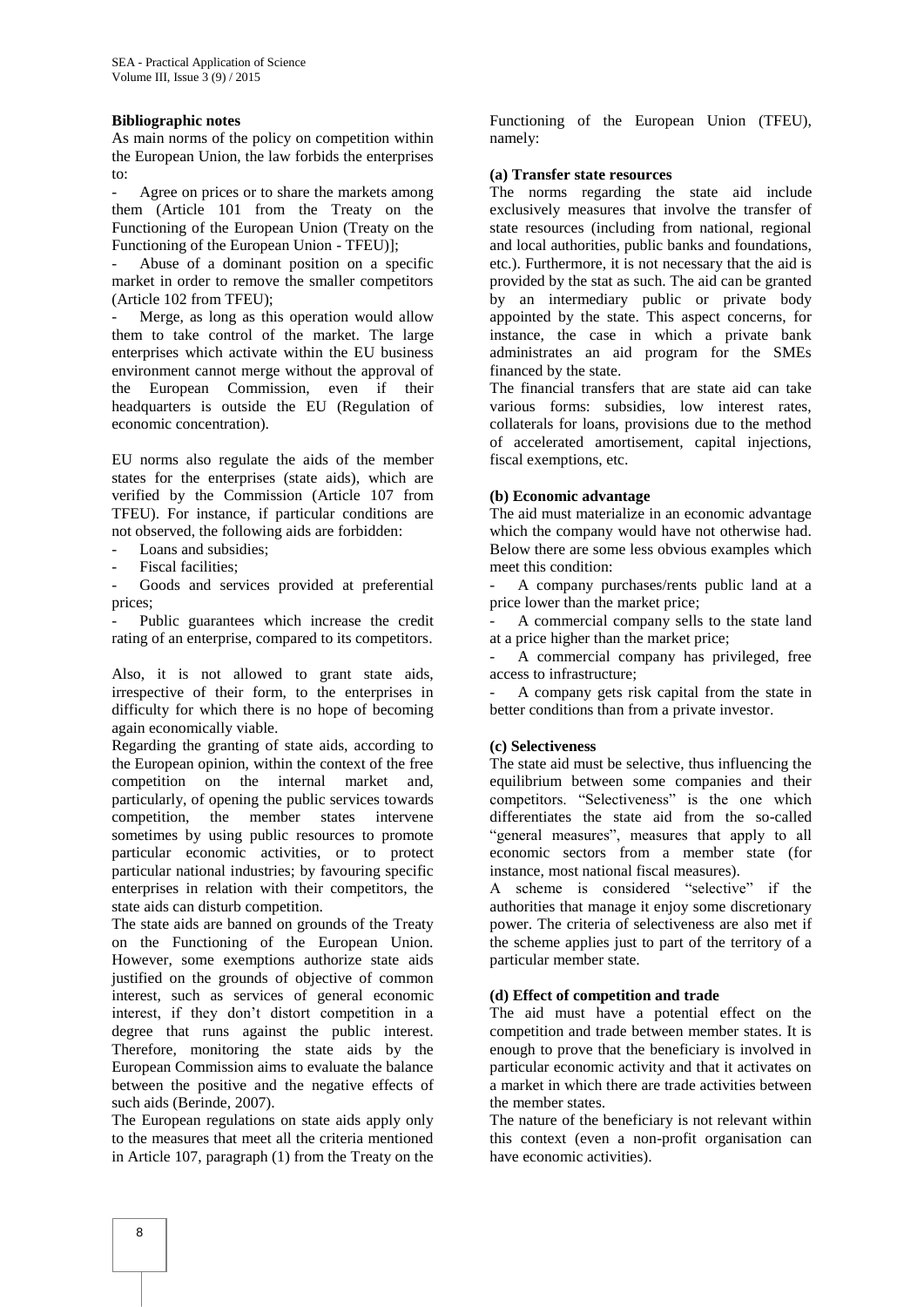The Commission considers that the aid in small amounts (de minimis aid) doesn't have a potential effect on the competition and trade between the member states. The Commission considers therefore that such aid is not governed by Article 107, paragraph (1) from TFEU.

In terms of the eligibility criteria for state aid within the European Union, the aid measures that meet the eligibility criteria stated in Article 107, paragraph (1) from TFEU are, in principle, incompatible with the common market. Nevertheless, the principle of compatibility doesn't extend to total ban. Article 107, paragraphs (2) and (3) from TFEU specify a number of cases in which the state aid can be considered acceptable (the socalled "exemptions"), referring to the compatible aids. The existence of these exceptions allows the European Commission to verify the state aid projects, as per Article 108 from TFEU.

This article stipulates that the member state must notify the Commission concerning any intention to grant state aid before doing it. The article also empowers the Commission to decide whether the proposed aid is compatible or to decide "suspending or modifying the aid by the particular member state".

In the exercise of its prerogatives, the Commission elaborated specific approaches depending on the size of the company, its location, the targeted industry, the purpose of the aid, etc. for the sake of transparency, predictability and legal security, the Commission made public its criteria that help checking the compatibility of the notified intentions of aid.

These publications were in the form of "Regulations", "Communications", "Frameworks", "Guidelines" and "Letters" to the member states.

One may distinguish three main categories of aid that are compatible according to Article 107, paragraph (3) letter (a) and Article 107, paragraph (3) letter (c) from TFEU:

# **(a) Regional aid**

Article 107, paragraph (3) letter (a) and Article 107, paragraph (3) letter (c) from TFEU provide the basis for allowing the state aid intended to solve regional problems:

• Article 107, paragraph (3) letter (a) from TFEU applies to the state aid granted to promote the development of the "regions where the standard of living is abnormally low, or where there is a very low rate of employment".

• article 107, paragraph (3) letter (c) from TFEU deals with the aid for other regions (national) experiencing problems, "aids intended to facilitate the development … of particular economic regions". This article gives the member states the possibility to support regions that are disadvantaged compared to the national average. The list of the regions that qualify for this exception is also decided by the Commission, upon proposal by the member states. The member states can use national criteria to justify their proposal.

The criteria used to evaluate the regional aid are presented in the "Guidelines on national regional aid for 2007-2013".

# **(b) Other horizontal norms**

The "horizontal" norms set the position of the Commission regarding specific categories of aid that are intended to approach problems that may appear in any industry and region.

Until now, the Commission adopted "Frameworks" and "Guidelines" or "Regulations for exemption by category", which set the criteria that must be applied to the following categories of aid:

• Aid to fight climate changes and for environmental protection;

- Aid for research, development and innovation;
- Aid to save and reorganize the companies in difficulty;
- Aid for small and medium enterprises;
- Aid for the employment of the labour force;
- Aid for training;
- Aid for risk capital;
- Aid for services of general economic interest.

## **(c) Sectoral norms**

The Commission also adopted specific norms depending on the industry ("sectoral" norms), which define its position regarding the state aid in specific industries. The most important ones, within this context, are the following:

#### **• Specific sectors**

Special norms have been adopted in time for several sectors characterized by different problems or exigencies that had to be solved through a specific set of norms. Until the present moment, these include the sectors of audio-visual production, radio broadcasting, coal, electricity (irretrievable costs), mail services, shipyards. There are also specific restrictions concerning the aid for steel industry and for synthetic yarns industry.

#### **• Agriculture, forestry, fisheries and aquaculture**

The norms that apply to these sectors are mainly set by the Community guidelines for State aid in the agriculture and forestry sector for 2007-2013 and in the Guidelines for the examination of State aid to fisheries and aquaculture.

#### **• Transportation**

Most of the general norms regarding the state aid, including the de minimis regulation apply for road transportation, although there are some exceptions (for instance, generally, the transportation equipment is not eligible for aid; the aid for the purchase of vehicles for land transportation of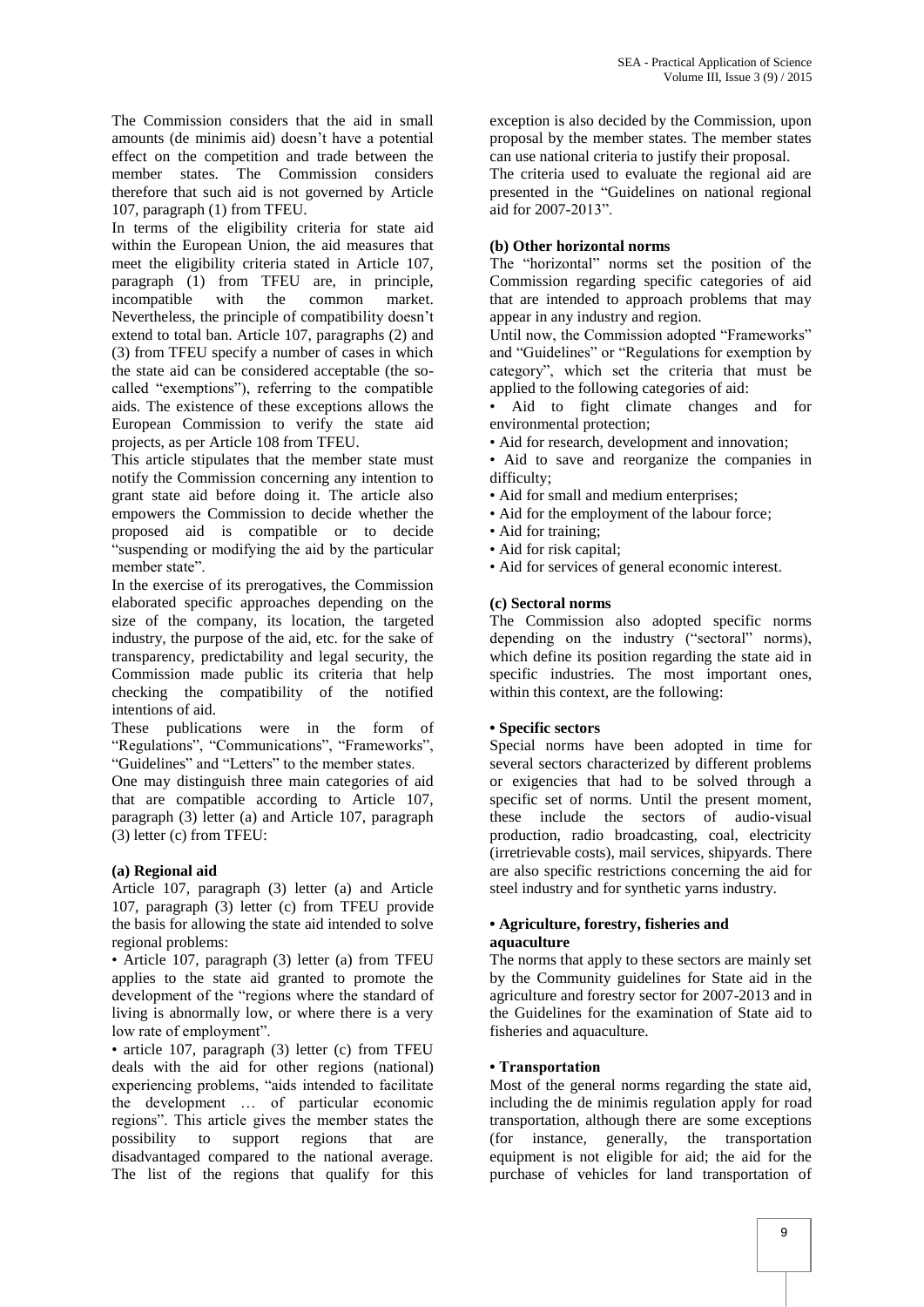commodities is excluded from the de minimis regulation, and the de minimis ceiling was lowered to 100,000 Euros for the sector of land transportation).

The norms regarding the state aid also apply to other sectors of transportation (railways, air, sea and river).

#### **(d) Specific instruments of aid**

The Commission published several Communications which provide guidance for the use of the specific instruments of aid (guarantees, fiscal aid, injections of capital) or to calculate the amount of the aid.

#### **Theoretical guide marks**

At the microeconomic level, competitiveness refers mainly to the capacity of the companies to learn, to adapt rapidly to market conditions and to innovate.

At the macroeconomic level, competitiveness can be seen as a means to improve the standard of living while using optimally limited resources.

In the early 90s, speaking of competitiveness, Paul Krugman was saying that the companies are the entities competing between themselves, not the national states. To a certain extent, his statement cannot be contradicted. However, globalization and market imperfections make the public policy play an important role in the functioning of the economy, and compel the companies to consider the coordinates of their area of operation. Thus, competitiveness, in any of its forms, is strongly influenced by the public policies such as the fiscal policy, the budget policy, the competition policy, the general direction of the macroeconomic objectives, etc.

The policy in the field of competition exerts its influence on the competitiveness by means of the following two instruments:

- sanctioning the anti-competitiveness practices so as to reward the efficient companies and sanction the inefficient ones;

- directing the state aids, mainly towards horizontal objectives: regional development, researchdevelopment, SMEs development, professional training, etc.

The regulations and legal norms that restrict competition have adverse effects on competitiveness because they determine, first of all, a slower rate of the process of technological modernization.

On the other hand, the national norms in matter of competition, harmonized with the community norms, may have the beneficial effect of establishing equal opportunities on the market for all the economic actors.

The existence of a solid competitive environment which encourages the efficient companies to the detriment of the inefficient ones, may represent a

stimulus for competitiveness through the following three levers:

Ensuring an efficient allocation of resources;

Stimulate the companies to organise their activity in a more efficient manner;

Stimulate the innovating activity.

The more open are the markets to competition, the more visible are the beneficial effects on competition. The progress in liberalizing the market for services is a conclusive example in this direction. According to studies done within the European Union, the liberalization of the network industries – telecommunications, mail services, electric power, air and railways transportation, etc. – generated positive results for the consumers.

The opening of the European market of telecommunications decreased by 23%, from 1996 to 2000, and the tariffs were charged by the EU operators.

The national legislation in the matter of competition is harmonized with the community acquits [2], [3], [4], and the specific regulations are applied at European standards. These developments established part of the premises required for the consolidation of the national economy competitiveness, so as to enable it to get properly prepared against the challenges and to take advantage of the opportunities created by the mechanisms specific to the European market.

#### **Theoretical approach – stating the problem**

Conceptually, methodologically, and, particularly functionally, granting state aids on specific markets should take into consideration several criteria, the most important ones being:

- Fair support to competitiveness;
- Ensure equal opportunity to these aids;

The investments should rely on real bases for future progresses in the specific areas.

Having made these clarifications and passing to the economic actuality, in fulfilling the objectives of this analysis, we will compare two macroeconomic market models:

Model of the national economy;

Model of the regional economy.

The approach of these two situations, in terms of what we specified above, is fundamentally different, mainly because both situations have, as general objective, the economic and social evolution, but market functionality and thus the design and implementation of development strategies differ, because:

In the case of the national economy:

Returning to the puzzle pattern, which approximates the composition of the market from economic actors, the constitutive heterogeneity of the economic market has the following elements:

Heterogeneity between economic sectors;

 Heterogeneity within a particular economic sector, within the competing entities;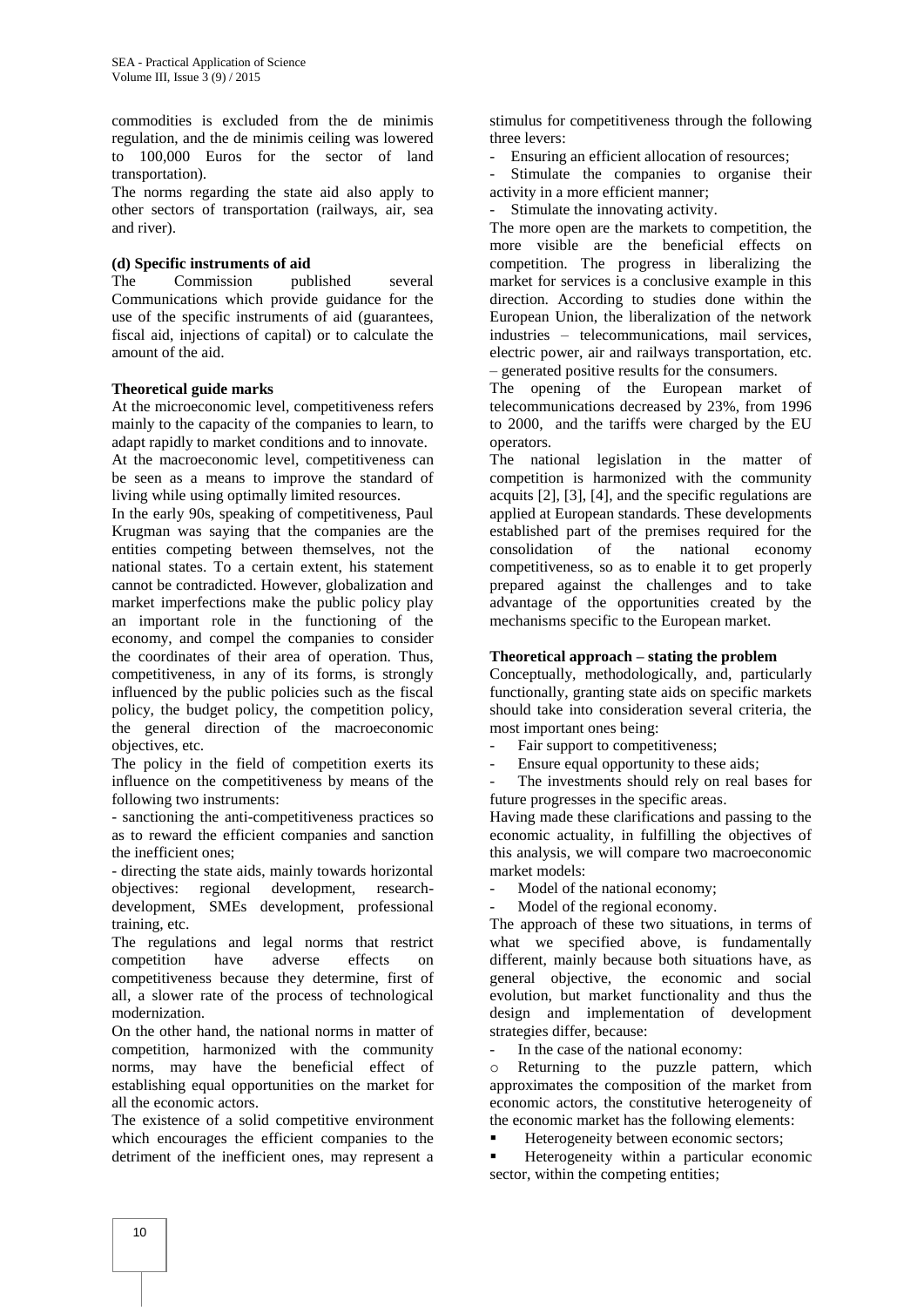o One of the aspects that must be taken into consideration when designing and implementing developmental strategies is an efficient contribution of the economic sectors to the formation of the GDP, the term *efficient* signifying here, the fructification of all economic strong points of the sectors to support the formation of the GDP;

o There also are aspects of national interest, such as:

 Protecting specific economic sectors from external competition;

 Utilization of resources for strategic economic sectors;

 Support some economic sectors whose contribution to the GDP is indirect (for instance, economic sectors of secondary importance, but who employ significant numbers of workers);

 Protecting, in terms of value, the national currency in relation with other currencies, by the temporary support of some sectors which have a high rate and speed of contribution to the formation of the GDP;

Etc.

In the case of the regional economy:

o The puzzle pattern of the economic market is multiplied in several variants whose heterogeneity is as follows:

 Heterogeneity between the national macroeconomic entities of the region;

Heterogeneity between the economic sectors;

 Heterogeneity within a particular economic sector, within the competing entities.

We have to note, however, that during the early developmental stages at the regional level, macroeconomicaly speaking, we can talk about economic sectors only at the level of the macroeconomic entities composing the region, which is an additional element of heterogeneity of the regional economic market;

o The rules and interests of allocating public aids to the economic sector are very different and they depend on the specificity of the region; in the case of the European Union, they are stipulated by norms and regulations associated to the Competition Policy in agreement with the Treaty on the Functioning of the European Union [2], [3].

## **Aspects specific to the application of the norms of European competition policy**

As comparative aspect between the two forms of macroeconomic markets, but this time seen in terms of the establishment of economic regions, the transfer of a macroeconomic system from the status of national to the status of component of a regional economic area means, in terms of the topic of this analysis, the change of the criteria and norms of granting state aids, just because the size, direction and problem specification are different for the two aspects of the market, even though, conceptually speaking, the central idea is the same; these

differences are due both to the differences of functionality between the two forms of economic market, and to the associated differences of macroeconomic interests.

Regarding this aspect of the problem, we may highlight, in terms of quality, an economic impact of applying EU regulations on competition and competitiveness. From the list of EU Competition Policy norms ([2], [3]), the element which produces the economic impact is the provision of state aids, the rest of the elements being valid for the national economic market too. A related subject to this topic, which is not, however, the object of this analysis, but which deserves an analysis, is the economic impact of establishing regional economic markets – impact which has two forms: for the macroeconomic entities advantaged by the early evolutional stages of the regional markets, and for the macroeconomic entities disadvantaged by the early evolutional stages of the regional markets.

Returning to the issue of the economic impact due to the norms of granting state aids within the EU, comparatively speaking, differences exist between the two forms of market – regional market and national market –in terms of the eligibility criteria for state aids [4]:

Market functionality with a higher level of complexity presumes a more restrictive set of rule on competition; for instance, the observance of the criterion according to which the state aid must not distort or threaten with distortion the existing or potential competition, would be an indicator of the much more restrictive eligibility conditions for state aid in the case of the regional market;

Also, the concept of strategic economic sectors, being different in the case of the regional economic market, yields another element of restrictiveness in granting state aids in the case of the regional market compared to the national market;

- Another element of restrictiveness in granting state aids in the case of the regional market compared to the national market can appear in the case of labour force migration in the regional market, which might mean granting state aids, according to the norms of the national market, to economic entities whose support has no correspondent in the norms of the regional case, their competitiveness being thus potentially affected.

Essentially, as preliminary conclusion, granting state aids to the entities that participate in the regional market, is much more restrictive. This aspect, combined with that of the difference of economic advantage between the components of the regional market, at least during the early developmental stages of the regional economic market, raises problems to the competitiveness on the regional market: the lower competitiveness generally associated to the microeconomic entities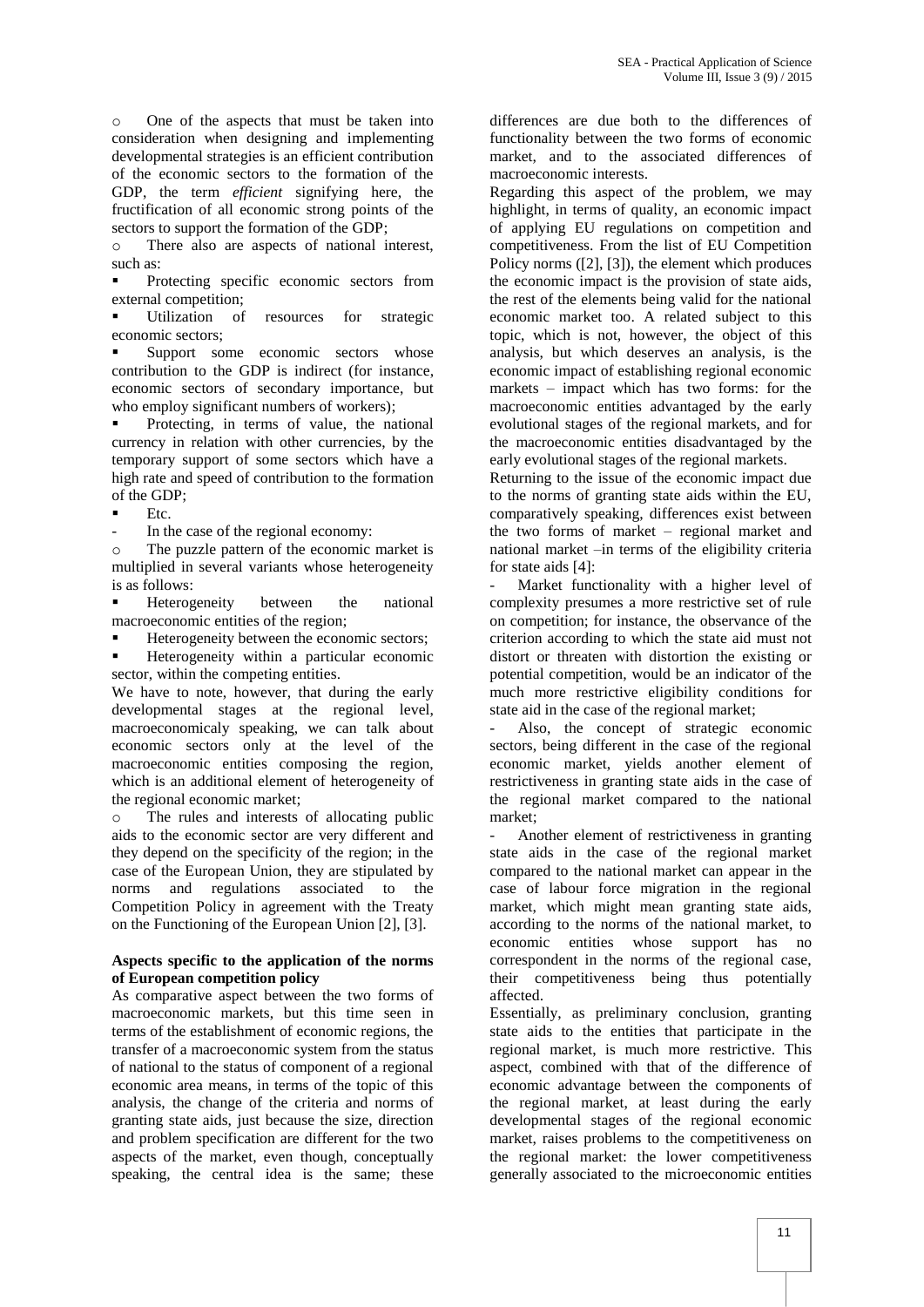from the economies composing the regional market, which are economically disadvantaged during the early developmental stages of the regional economic market, may worsen to the detriment of equity of access to the market. As addendum to the conclusion, the entities thus affected are the microeconomic entities and the individual national economies. Of course, this is just an aspect with theoretical role in approaching the problem of any particular regional economic market; at the level of the European market, where the treaties of functioning of the European Union and the afferent institutional infrastructure allow negotiations at the general political level, and under the circumstances in which the legislation of competition and competitiveness still need finetuning and completion as the European market evolves, it is unlikely that any European member state will get to such a situation of economic disadvantage – hypothetic situation that would only deepen the heterogeneity between the components of the European Union, creating thus problems to the common economic programs.

We still have, though, the problem of the difference of restrictiveness regarding the eligibility norms for state aids, between the two forms of economic market.

Regarding the European norms for state aids, the following issues are thought to be a rich source of restrictiveness:

- Unless specific criteria are observed, the following aids are banned:
- o Loans and subsidies;
- o Fiscal facilities;

o Goods and services provided at preferential prices;

o Public guarantees which improve the credit rating of a company compared to its competitors.

The main criteria are:

The state aid must not distort or threaten with distortion the existing or potential competition:

o Changing the market conditions for the competitors;

o Selective favouring in relation with the other competitors.

It is also not possible to grant state aids, irrespective of their form, to the enterprises in difficulty for which there is no hope of becoming again economically profitable. A problem arises here: the economic disadvantage of some member states immediately after accession to the EU, which remained or even worsened due to the perpetuation of the differences of initial economic conditions (reference to the regional heterogeneity), and to their worsening because of the insufficient competitiveness for the single market, makes them fail to qualify for state aids – situation in which, as mentioned in the beginning of our analysis,

changes partially the function of investment of the state aid, with repercussions on the subsequent development of their (domains/entities) contribution to the GDP.

In conclusion, and as hypothesis, subsequently to the accession to the EU, the total volume of the state aids in the economy decreased. It is almost impossible to evaluate exactly the financial or economic impact of this decrease, because this decrease of the volume of the state aids in the economy may also be due to other factors, such as periods of budget restrictions.

#### **General and specific problems of the economic impact in relation with the state aids Arguments**

Further to what we said earlier about the significance and role of the state aid, an aspect that has to be taken into consideration is that of targeting major objectives in germs of macroeconomic importance – the state aid can be considered to have a role of subsidiary instrument of macroeconomic policy too. The arguments for this point of view follow:

The role proposed for the state aid is in no contradiction, what so ever, with the defining elements of the state aid or with the associated normative elements of applying it in practice;

Taking into consideration this role of the state aid, this both completes the common significance of this form of economic support from public funds, and makes a justificatory and functional connection with the practical issues of managing this important instrument of macroeconomic policy. Such vision on the general problems of granting state aids (which must entail a complex administrative process consisting of strategy, programs, plans of measures, verification, evaluation and, last but not least, correlation with the measures specific to the macroeconomic policies) is very necessary;

This vision on the state aids responds to several problems regarding the use of public funds for such purposes, questions referring to the:

- o amount;
- o destination;
- o motivation;

Such vision on the state aids is at the border of the economic and methodological protectionism and administratively speaking, one has to draw a line in the real cases, from this form of state intervention in the economy – form which may have an adverse effect on specific international economic agreements.

## **General problems**

Thus, the state aids might be designed for various destinations and in relation with various motivations, such as: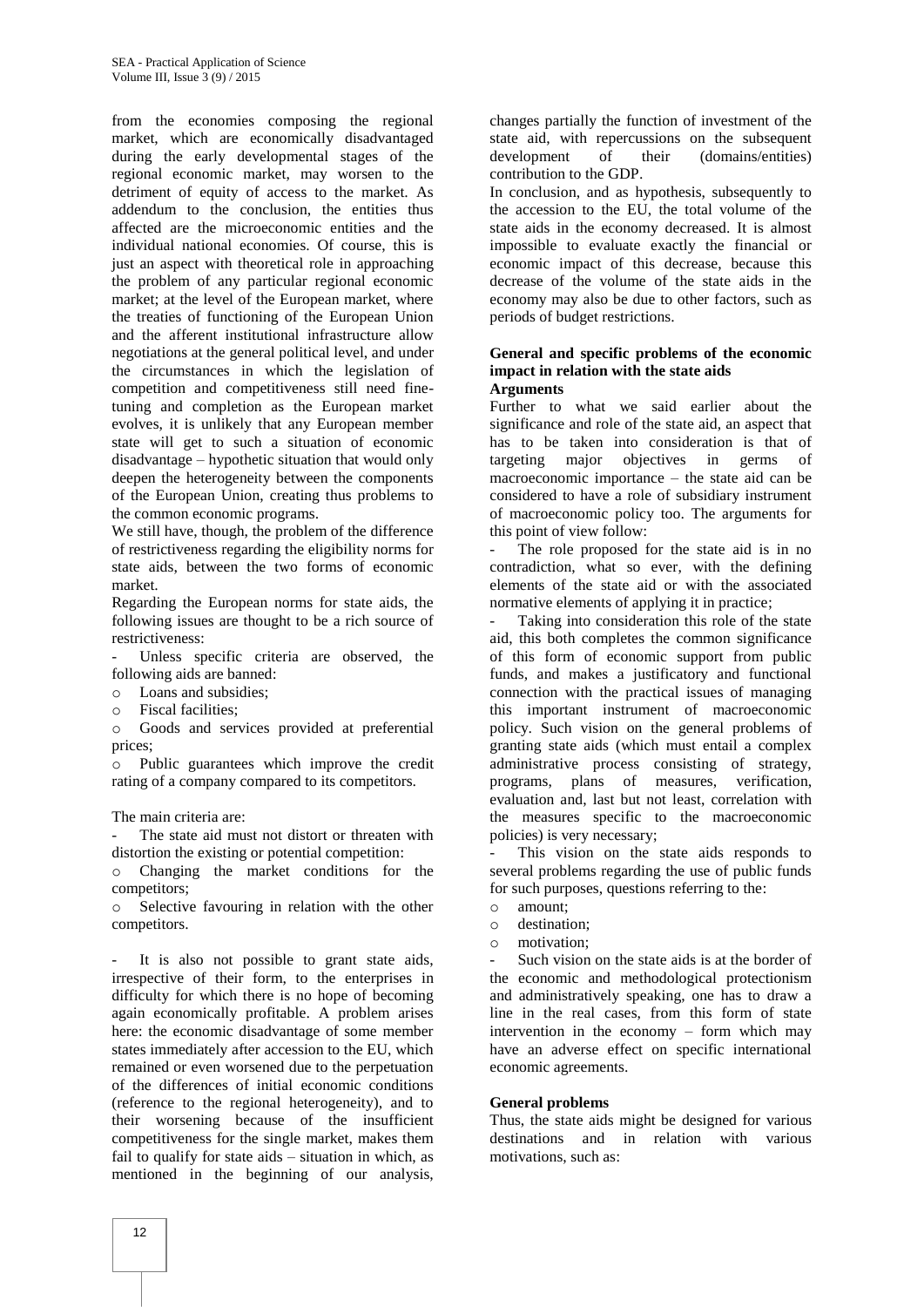Stimulate the activity of some novel economic sectors;

Support the activity of strategic economic sectors;

Support the activity of less developed economic sectors (in terms of their contribution to the GDP), but which provide other direct or indirect economic advantages, such as impact on the demand, offer, employment, etc.;

Restore the activity of important economic sectors, following the occurrence of economic shocks;

Support the extra season activity of important economic sectors whose activity is season-related;

Support the start of activity in important economic sectors / brands, with expected subsequent macroeconomic effect.

All these forms and motivations of the state aid are perfectly justified if this form of involvement of the state in economy is considered in terms of the mentioned vision; these forms of state aid suit perfectly the form of national macroeconomic system. Moreover, to complete the argument in support of validating this conceptual and methodological vision on the state aid in its mentioned forms, there are some principles of the macroeconomic administrative process:

The state aids can be seen as serving the role of investments;

Under the conditions in which the budget finds allow it, it is a more convenient variant (in terms of costs and associated conditions) to other forms of financial support;

It is a formula which is much better associated to the general macroeconomic administrative process, than other forms of financing.

Given these considerations, one may also discuss the economic and financial impact of applying, as principle, this vision on the state aid, within a national economy.

Thus, the main forms of impact, following a qualitative evaluation, are

## **Specific problems**

In agreement with the general topic of the analysis, the specific problems refer to the impact of applying the norms specific for the state aid, under the conditions of the presence of Romania within the macroeconomic framework of the European Union.

As already mentioned, the European economic market, in particular, and the process of European integration, in general, can be considered historically as pioneering processes in all the fields that are involved – situation in which, as it should normally be, there are parts of the legislative framework which are susceptible of changes according to the evolution of the processes and

accumulation of experience. The problems of impact, seen comparatively with the case of the national economy, which the new regulations on the provision of state aids have, will be discussed here just briefly, making a qualitative evaluation, as in the previous case.

Thus, the main problem of providing state aids is that of the competition on the European market:

The state aid must not distort or threaten with distortion the existing or potential competition on the single market, with particular reference to the:

o Risk of changing the market conditions for the competitors;

o Risk of selective favouring in relation with the other competitors.

Starting from these aspects, the problems of impact of the new regulations on the provision of state aids, seen comparatively with the case of the national economy, originate in the totally different market conditions between the two cases of economic market, national market and single market. On the single market, the conditions are more severe compared to those from the national market, given the much higher risks due to the higher complexity of the relations on the single market; the difference of the conditions of providing state aids comes from the differences of manifestation of the situations of competition. However, it is also true that a possible evaluation of the distortion or of the threat to distort the existing or potential competition is rather approximate, because we can only make a qualitative analysis. We may thus conclude that, compared to the case of the national economy, in the case of the regional economy, the eligibility conditions for state aids are restrictive; more than that, the role of the state aid as subsidiary instrument of macroeconomic policy is much smaller, and in the perspective of the evolution of the process of European integration such role is pointless, at least in relation with the aspects, still national, of the establishment of the national economies in domains and subdomains.

Thus, the main forms of impact, when making a qualitative evaluation of the process of granting state aids, according to the conditions of the national economic market, they are meaningless because we can no longer speak of a positive impact of the state aids seen from the following points of view:

Economic:

o Higher economic performance of the domestic market;

o Stimulation of the economic relations within the domestic market;

o Higher general competitiveness of the national products on the foreign markets;

- Financial:

o Multiplication and consolidation of the domestic sources of gross revenue;